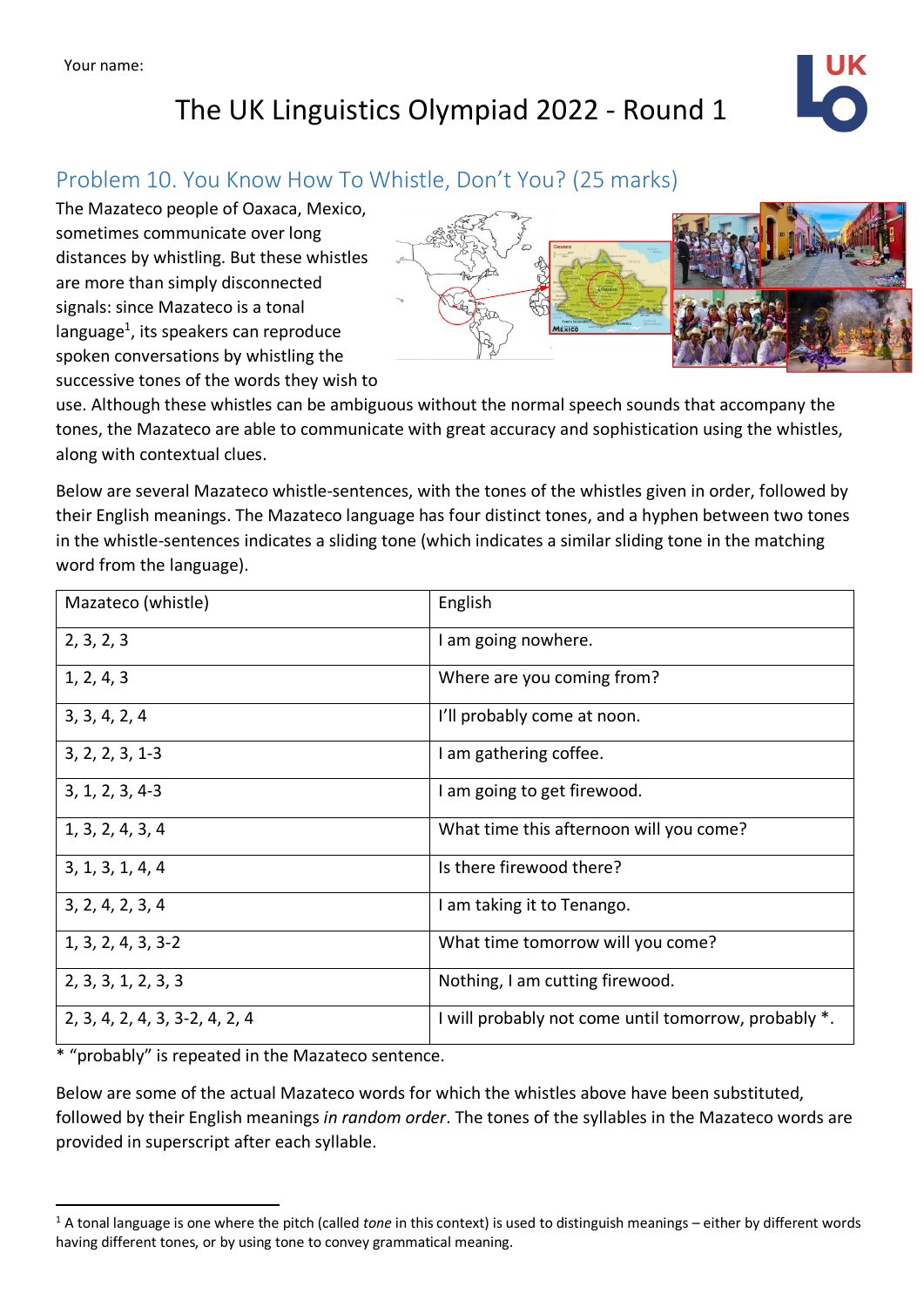

| Mazateco                                               | English             |
|--------------------------------------------------------|---------------------|
| $(a)$ hña <sup>1</sup>                                 | (i) nothing         |
| (b) $s$ ?ai <sup>4</sup>                               | (ii) Tenango        |
| $(c)$ či $^3$ ki <sup>1</sup>                          | (iii) gather        |
| $(d)$ ka <sup>3</sup> vhe <sup>2</sup>                 | (iv) where?         |
| (e) khoi <sup>2</sup> ?e <sup>4</sup>                  | (v) later           |
| (f) $li2hme3$                                          | (vi) firewood       |
| $(g)$ li <sup>2</sup> hña <sup>3</sup>                 | (vii) you will come |
| (h) $n\text{či}^3$ se <sup>3</sup>                     | (viii) coffee       |
| (i) $vhi^3k^2a^{4-3}$                                  | (ix) nowhere        |
| (j) $v^2e^3$ škoa <sup>1-3</sup>                       | $(x)$ noon          |
| (k) khoa <sup>2</sup> ?ai <sup>4</sup> ni <sup>3</sup> | (xi) go to get      |
| $(1)$ te <sup>3</sup> na <sup>2</sup> nko <sup>4</sup> | (xii) probably      |

**Q 10.1.** Determine the correct correspondences. On your answer sheet, write the corresponding **roman numeral** in the answer boxes

**Q** 10.2. hme<sup>1</sup> is a question-word (e.g. who, what, when, why) in Mazateco. Which one is it?

**Q 10.3.** A syllable ti² is attached to several of the verbs in the sentences which are conveyed by the whistles shown above. What does it mean?

**Q 10.4.** Give the meaning of the following Mazateco words:

(a)  $n\text{čao}^{3-2}$ 

(b)  $va^3te^3$ 

**Q 10.5.** What tonal pattern does the verb "take (it)" have?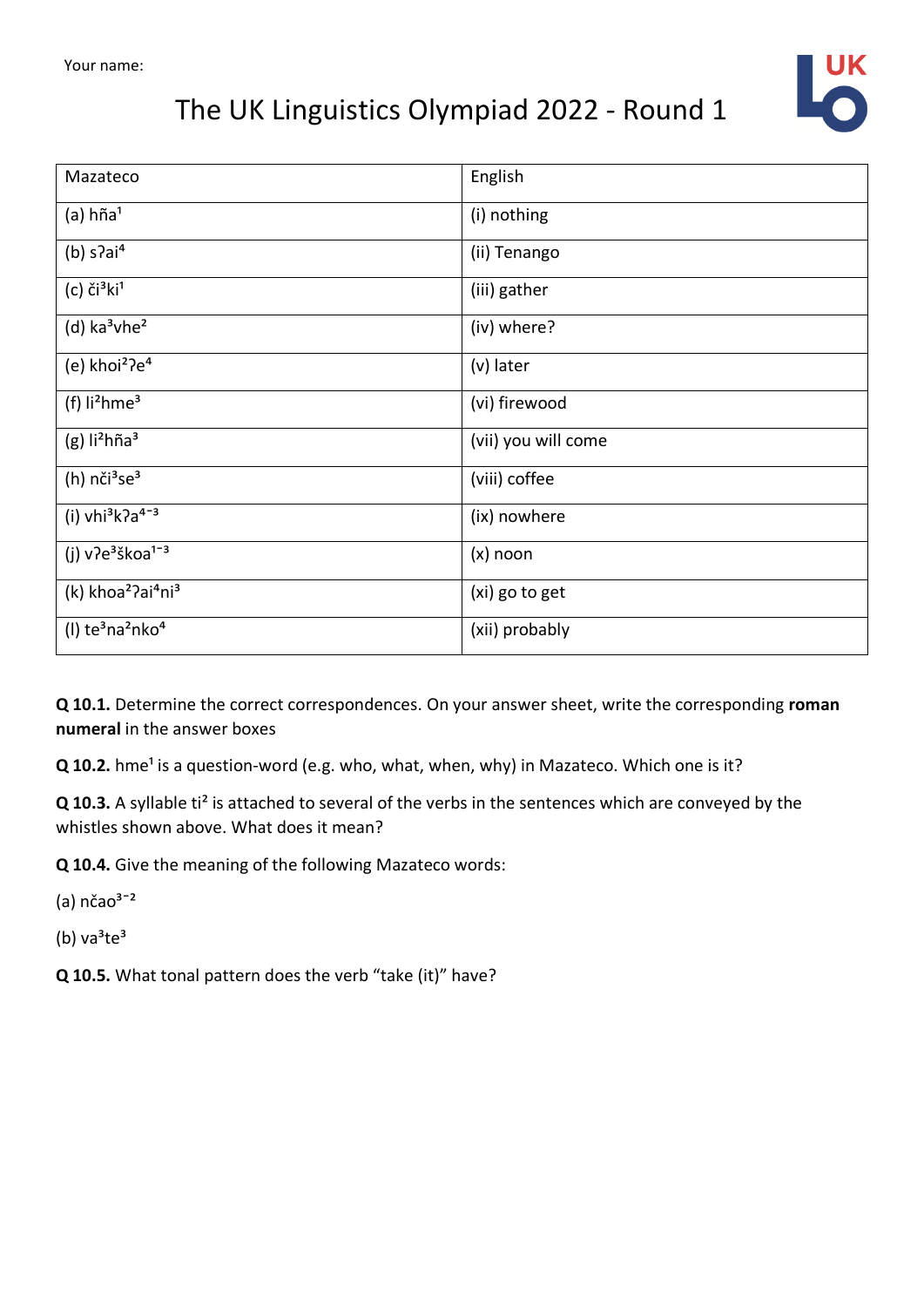

### Solution and marking.

#### Scoring: (max 24)

| Q10.1: 1 point per correct roman number.                                                           | max 12           |
|----------------------------------------------------------------------------------------------------|------------------|
| $Q10.2:2$ points                                                                                   | max <sub>2</sub> |
| on the analogy of hña <sup>1</sup> - li <sup>2</sup> hña <sup>3</sup> , "where-nowhere"<br>$\circ$ |                  |
| Q10.3: 2 points                                                                                    | max <sub>2</sub> |
| accept any correct characterisation: I, me, 1st person singular, I am<br>$\circ$                   |                  |
| Q10.4: 2 points per word                                                                           | max <sub>4</sub> |
| for (b), accept cutting or to cut<br>$\circ$                                                       |                  |
| but 0 points if there are extra words, e.g. I am cutting, I cut<br>$\circ$                         |                  |
| Q10.5: 2 points per number                                                                         | max <sub>4</sub> |
| 0 points if there are extra numbers, e.g. 2, 3, 4<br>$\circ$                                       |                  |
| accept 34 or 3 4, but not 3-4 or 4, 3<br>$\circ$                                                   |                  |

| $Q$ 10.1 | $(a)$ iv         | (d) viii | $(g)$ ix  | $(j)$ iii |                |  |
|----------|------------------|----------|-----------|-----------|----------------|--|
|          | $(b)$ $v$        | (e) xii  | $(h)$ x   | $(k)$ vii |                |  |
|          | $(c)$ vi         | $(f)$ i  | $(i)$ xi  | $(1)$ ii  |                |  |
|          |                  |          |           |           | 12             |  |
| Q 10.2   | What             |          |           |           |                |  |
| Q 10.3   | 1/m <sub>e</sub> |          |           |           |                |  |
| Q 10.4   | (a) tomorrow     |          | $(b)$ cut |           |                |  |
|          |                  |          |           |           | $\overline{4}$ |  |
| Q 10.5   | 3, 4             |          |           |           | $\overline{4}$ |  |
|          |                  |          |           |           |                |  |
|          |                  |          |           |           |                |  |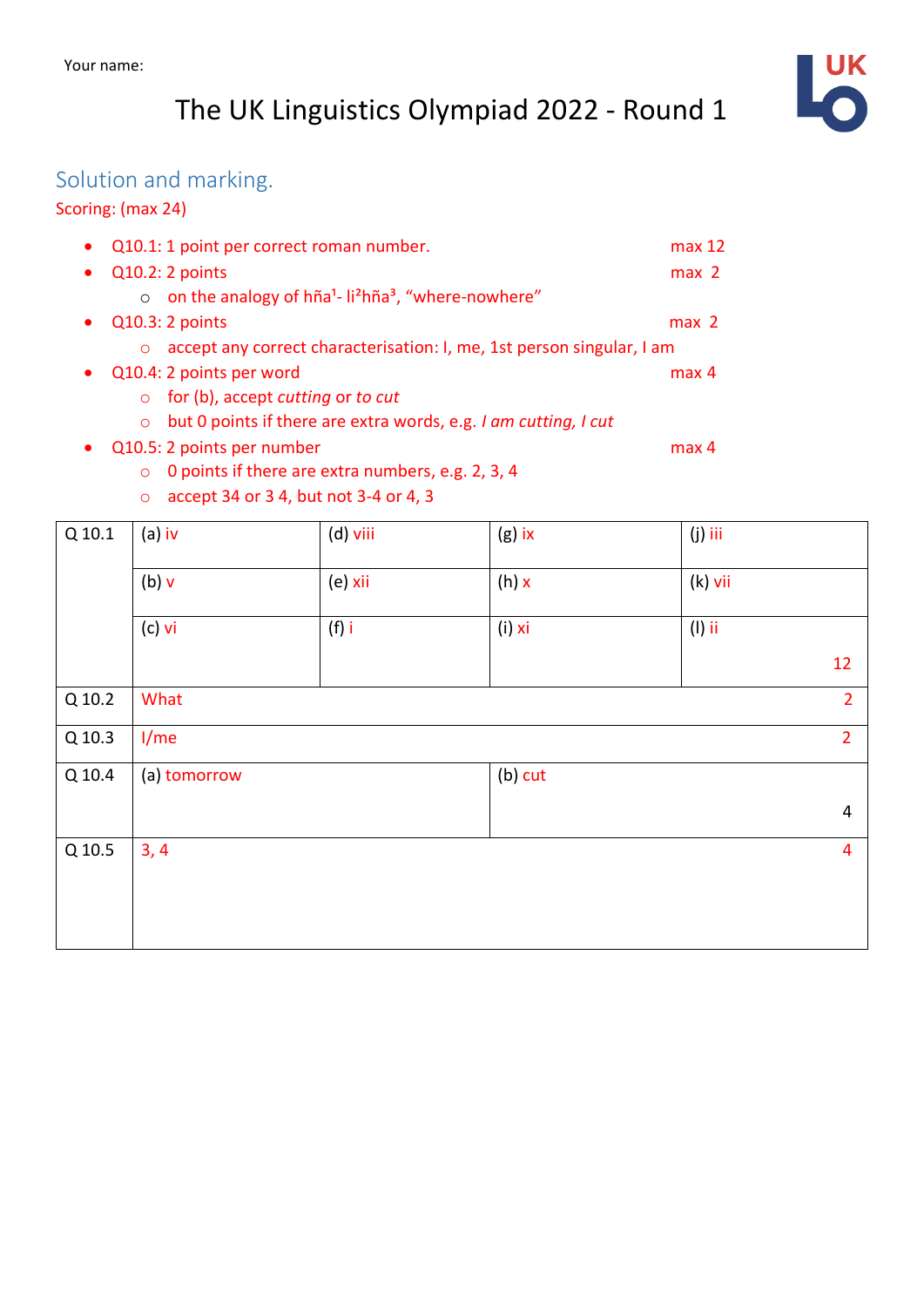Your name:

## The UK Linguistics Olympiad 2022 - Round 1



#### Commentary

This is a logic puzzle as much as a linguistic puzzle, but there are certainly some linguistic elements in it.

**10.1.** For the first part of the puzzle (the correspondences), the first thing to notice is that a couple of the Mazateco words appear to match the English words, with a couple of small changes in phonology (te<sup>3</sup>na<sup>2</sup>nko<sup>4</sup> - Tenango, ka<sup>3</sup>vhe<sup>2</sup> - coffee). On checking the data, we find that there is a 3, 2, 4 pattern of whistle tones in the sentence involving Tenango, matching the Mazateco word given, and a 3, 2 pattern in the one involving coffee. So these correspondences can be safely "pencilled in".

Next, it makes sense to deal with the words involving sliding tones, which are not as frequent in the data. For vhi<sup>3</sup>k $2a^{4-3}$ , we see that the relevant sentence (with a 3, 4-3 pattern) means "I am going to get firewood". So the two clear possibilities for vhi $3k$ a<sup>4-3</sup> are "firewood" or "go to get". But "firewood" appears in some other sentences in which the 3, 4-3 pattern does not appear, so "go to get" is the likely correspondence. Notice, in passing, that this would fit the syntactical pattern we have already seen in the Tenango sentence, with the verb coming at the end.

Then there is v?e<sup>3</sup>škoa<sup>1-3</sup>, and the only 3, 1-3 pattern in the data comes in the sentence "I am gathering coffee". We have already established that the word for "coffee" probably has a 3, 2 pattern, so we are left with "gather". And again, this would fit the pattern of the verb coming at the end.

It is instructive to compare the sixth and ninth pairs of sentences in the data: only one word/expression is different in the English gloss, and only one tone is different in Mazateco. We can see that the 4 tone matches "this afternoon" while the 3-2 slide matches "tomorrow". Does this help us with the correspondences? Yes: there is a Mazateco word meaning "later" (an English word which doesn't appear in the data), but this could match "this afternoon" quite well. In which case, it will be s?ai<sup>4</sup>. Another one to pencil in.

It is also worth nothing that the three sentences in the data involving wh- questions begin with a 1 tone in Mazateco; this might suggest that such interrogative words in Mazateco have a 1 tone (note question 10.2 – often the questions can give you information as well, of course!). So it could well be that hña<sup>1</sup> corresponds to "where?" (looking at the possible answers in the English column, 'what?' Is not an available option). In which case, we could also hypothesise that li<sup>2</sup>hña<sup>3</sup>, containing the same word element, might mean "nowhere"; there are two 2, 3 tone patterns in the Mazateco sentence including "nowhere". We know that there is a similar pair in hme<sup>1</sup> (question 10.2) - li<sup>2</sup>hme<sup>3</sup>, so it is a reasonable assumption that li<sup>2</sup>hme<sup>3</sup> could mean "nothing". In the Mazateco sentence including "nothing", there is a 2, 3 pattern.

In that same sentence, "firewood" appears again. If we compare this to the other sentences including "firewood", the only pattern that appears each time is 3, 1. The only Mazateco word in the correspondences with this pattern is  $\check{c}$ <sup>3</sup>k<sup>1</sup>, so this probably means "firewood".

Now we are on the home stretch. Of the three remaining words, "probably" is repeated (importantly) in the final sentence. The only tonal pattern among the remaining Mazateco words in the correspondences which is fully repeated is 2, 4, so khoi<sup>2</sup>?e<sup>4</sup> should mean "probably". The two sentences involving "you will come" in its interrogative form align well with one of the two remaining Mazateco words, khoa<sup>2</sup> $\gamma$ ai<sup>4</sup>ni<sup>3</sup>, since both include the 2, 4, 3 combination. This leaves  $n\ddot{\text{c}}$ <sup>3</sup> - noon, and on checking the relevant Mazateco sentence, we can see that this fits well.